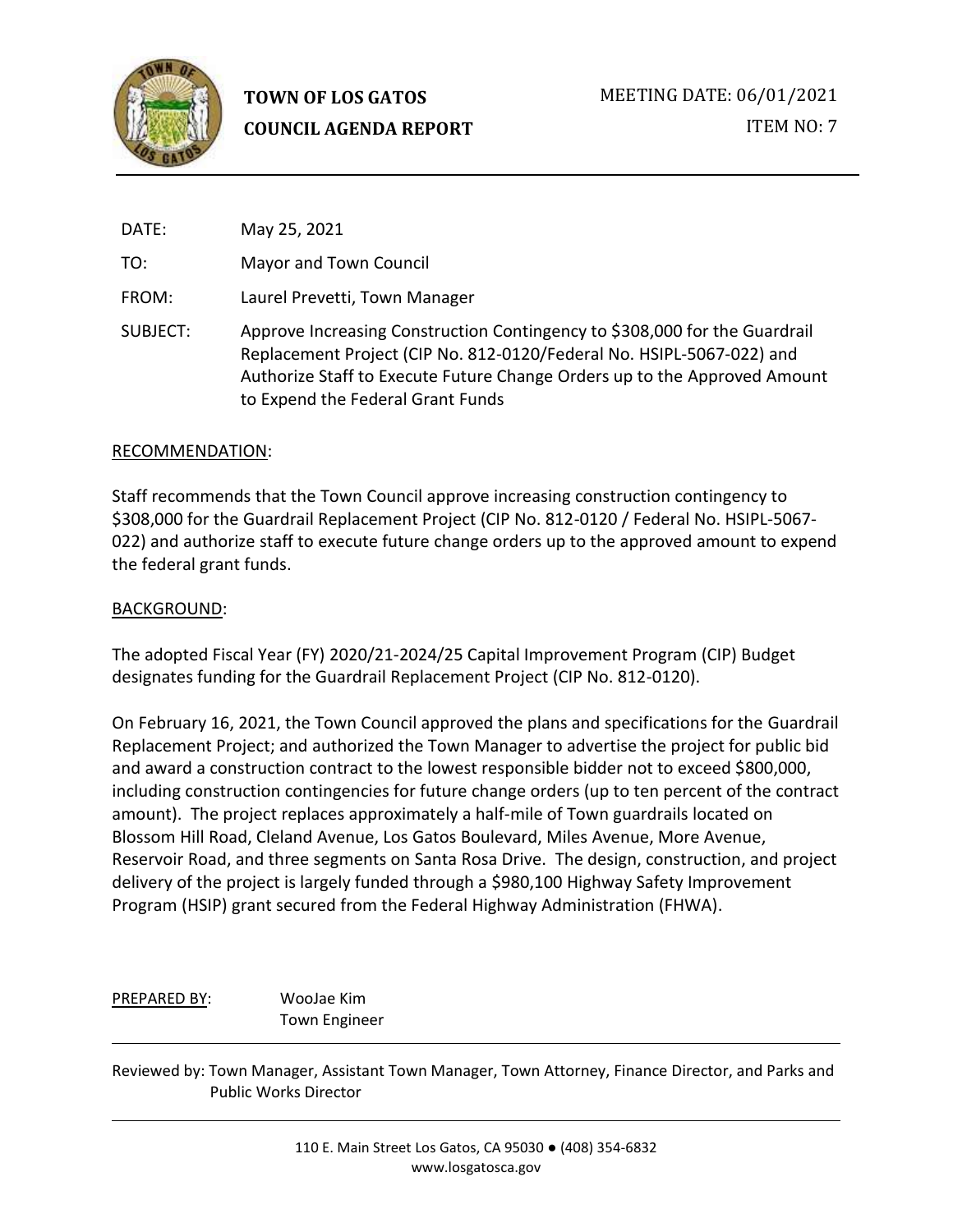# PAGE **2** OF **4**

- SUBJECT: Approve Increasing Construction Contingency to \$308,000 for the Guardrail Replacement Project (CIP No. 812-0120/Federal No. HSIPL-5067-022) and Authorize Staff to Execute Future Change Orders up to the Approved Amount to Expend the Federal Grant Funds.
- DATE: May 25, 2021

### DISCUSSION:

On March 18, 2021, the Town received three bids as summarized below, with the lowest bid being \$458,241 from Coral Construction Company:

| Project                             | No. of<br><b>Bids</b> | <b>Bid Range</b>        | <b>Bid</b><br>Average | Engineer's<br>Estimate<br>(without)<br>Contingency) | <b>Council Authorized Not</b><br>to Exceed Award<br>Amount (includes 10%<br>for Change Orders) |
|-------------------------------------|-----------------------|-------------------------|-----------------------|-----------------------------------------------------|------------------------------------------------------------------------------------------------|
| Guardrail<br>Replacement<br>Project | 3                     | \$458,241-<br>\$496,114 | \$482,559             | \$678,610                                           | \$800,000                                                                                      |

All bids received were lower than the Engineer's Estimate and well below the construction award amount of \$800,000 approved by Council on February 16. The bid from Coral Construction Company was deemed the lowest responsible, and staff has executed a construction agreement for \$458,241. Construction is anticipated to start in July.

As approved by Council, staff currently has the authority to issue up to \$45,824 (10% of project award amount) for future change orders. Staff typically requests the construction authorization amount to include ten percent of the initial contract amount for future change orders for unanticipated or anticipated additional work. In extenuating circumstances, staff can request Council to increase the contingency amount and staff's change order authority.

The total HSIP grant awarded to the Town is \$980,100. FHWA has authorized up to \$145,200 of the grant funds for the design phase. HSIP funds remaining for the construction phase is \$834,900, which includes up to 15% of the construction amount for construction engineering or management. With the current construction contract amount of \$458,241, maximum HSIP allowance for construction management is \$68,736. Hence, a balance of approximately \$308,000 of the HSIP reimbursable grant fund is unprogrammed.

| <b>HSIP Grant Total</b>        | \$980,100 |
|--------------------------------|-----------|
| Design                         | \$145,200 |
| Construction                   | \$458,241 |
| <b>Construction Management</b> | \$68,736  |
| <b>HSIP Balance</b>            | \$307,923 |

FHWA, through Caltrans (the lead agency), has indicated that change order work can be added to the project to complete additional needed work utilizing the remaining grant fund balance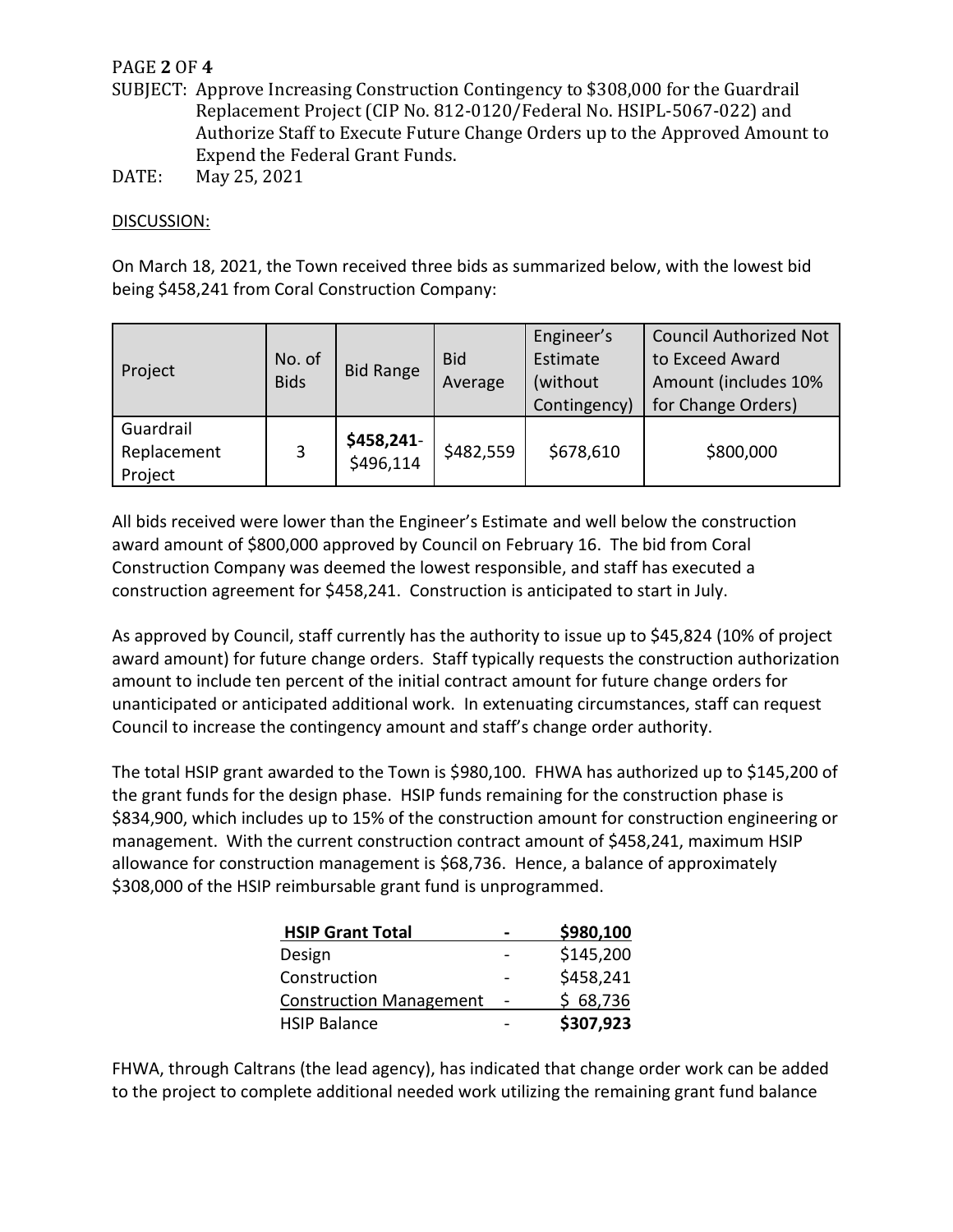# PAGE **3** OF **4**

- SUBJECT: Approve Increasing Construction Contingency to \$308,000 for the Guardrail Replacement Project (CIP No. 812-0120/Federal No. HSIPL-5067-022) and Authorize Staff to Execute Future Change Orders up to the Approved Amount to Expend the Federal Grant Funds.
- DATE: May 25, 2021

## DISCUSSION (continued):

on the Guardrail Replacement Project. Staff prioritized and identified additional Town locations where guardrails could be upgraded or added along Cypress Way, College Avenue, Teresita Way, Buena Vista Avenue, Quito Road, and Kennedy Road. Staff submitted the scope and locations for the additional guardrail work to Caltrans, which Caltrans reviewed to recertify the environmental and right-of-way approvals. The Town is now authorized to utilize the remaining HSIP funds for the additional guardrail upgrades.

Staff is requesting the Council's authorization to increase the contingency amount and future change order authority up to \$308,000 to take advantage of the low prices from Coral Construction in order to proceed with the additional work. This authorization would result in a total construction contract spending not to exceed \$766,241, which remains below the original Council authorized amount of \$800,000 for the construction contract.

### CONCLUSION:

Approval of the recommendation allows staff to work with the low bid contractor to add new guardrails and upgrade additional guardrails, meeting the latest guardrail standards, at more locations throughout the Town all within the budgeted funds for the Guardrail Replacement Project (CIP No. 812-0120).

## ALTERNATIVES:

The Council could direct staff to bid the additional work as a separate project. Staff has not recommended this option as the unit pricing from the original bid is very competitive and completing the additional work within the original project provides increased efficiencies in design, bidding, project management, and construction.

#### COORDINATION:

This project has been coordinated with the Finance Department.